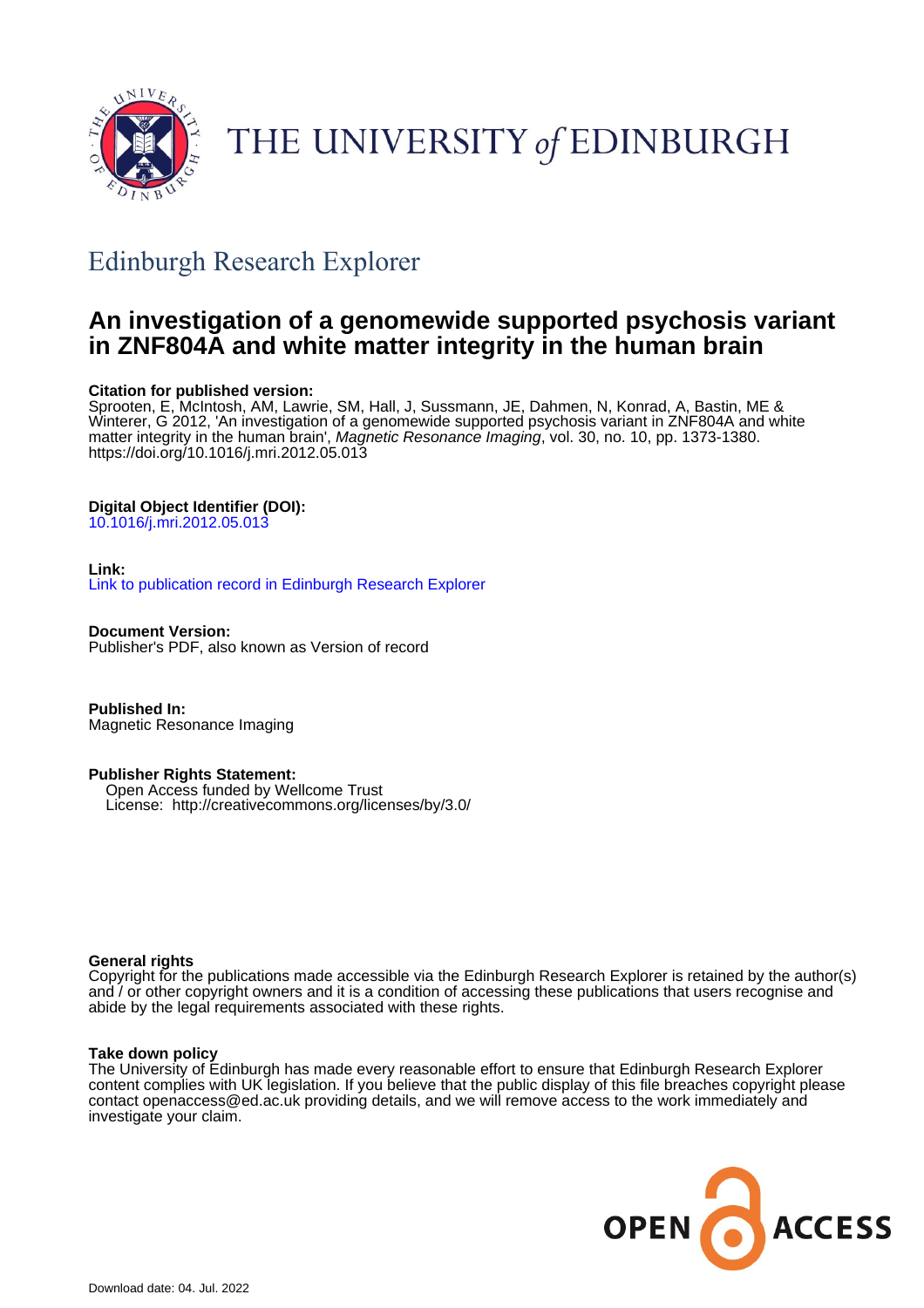

Available online at [www.sciencedirect.com](http://www.sciencedirect.com/science/journal/0730725X)



[Magnetic Resonance Imaging 30 \(2012\) 1373](http://dx.doi.org/10.1016/j.mri.2012.05.013)–1380



## An investigation of a genomewide supported psychosis variant in ZNF804A and white matter integrity in the human brain $\mathbb{R}^{\mathbb{Z}}$

Emma Sprooten<sup>a</sup>, Andrew M. McIntosh<sup>a</sup>, Stephen M. Lawrie<sup>a</sup>, Jeremy Hall<sup>a</sup>, Jess E. Sussmann<sup>a</sup>, Norbert Dahmen<sup>b</sup>, Andreas Konrad<sup>b</sup>,

Mark E. Bastin<sup>c,\*</sup>, Georg Winterer<sup>d, e</sup>

<sup>a</sup>Division of Psychiatry, University of Edinburgh, EH10 5HF, United Kingdom <sup>a</sup>Division of Psychiatry, University of Edinburgh, EH10 5HF, United Kingdom<br><sup>b</sup>Department of Psychiatry and Psychotherapy, University Medical Center Mainz, 55131

Department of Psychiatry and Psychotherapy, University Medical Center Mainz, 55131, Germany"<br>Chivision of Health Sciences (Medical Physics), Western General Hospital, University of Edinburgh, FH4 2XU, I

<sup>c</sup>Division of Health Sciences (Medical Physics), Western General Hospital, University of Edinburgh, EH4 2XU, United Kingdom

<sup>d</sup>Institute of Medicine and Neurosciences, Helmholtz Research Center Jülich, 52425, Germany

eCologne Center for Genomics, University of Cologne, 50931, Germany

Received 22 February 2012; revised 26 April 2012; accepted 31 May 2012

#### Abstract

ZNF804A, a genomewide supported susceptibility gene for schizophrenia and bipolar disorder, has been associated with task-independent functional connectivity between the left and right dorsolateral prefrontal cortices. Several lines of evidence have converged on the hypothesis that this effect may be mediated by structural connectivity. We tested this hypothesis using diffusion tensor magnetic resonance imaging in three samples: one German sample of 50 healthy individuals, one Scottish sample of 83 healthy individuals and one Scottish sample of 84 unaffected relatives of bipolar patients. Voxel-based analysis and tract-based spatial statistics did not detect any fractional anisotropy (FA) differences between minor allele carriers and individuals homozygous for the major allele at rs1344706. Similarly, region-of-interest analyses and quantitative tractography of the genu of the corpus callosum revealed no significant FA differences between the genotype groups. Examination of effect sizes and confidence intervals indicated that this negative finding is very unlikely to be due to a lack of statistical power. In summary, despite using various analysis techniques in three different samples, our results were strikingly and consistently negative. These data therefore suggest that it is unlikely that the effects of genetic variation at rs1344706 on functional connectivity are mediated by structural integrity differences in large, long-range white matter fiber connections. © 2012 Elsevier Inc. All rights reserved.

Keywords: ZNF804A; White matter; Structural connectivity; Diffusion tensor MRI; Intermediate phenotype; Genetic risk

#### 1. Introduction

In the first large genomewide association study of schizophrenia, the common single nucleotide polymorphism

⁎ Corresponding author. Brain Research Imaging Centre, University of Edinburgh, Western General Hospital, Edinburgh EH4 2XU, United Kingdom. E-mail address: [mark.bastin@ed.ac.uk](mailto:mark.bastin@ed.ac.uk) (M.E. Bastin).

(SNP) rs1344706 of the Zinc Finger Protein 804A gene (ZNF804A) was identified as the most significant genetic marker ( $P$ <1.61×10<sup>-7</sup>) [\[1\].](#page-7-0) Combining schizophrenia and bipolar phenotypes showed an even higher association  $(P<9.96\times10^{-9})$ , surpassing genomewide significance at  $P$ <7.2×10<sup>-8</sup>. Four independent replications have since confirmed its association with schizophrenia and bipolar disorder  $[2-4]$  $[2-4]$ , and a meta-analysis resulted in P values up to  $4.1\times10^{-13}$  for the combined phenotype [\[5\]](#page-7-0).

Despite this abundance of statistical evidence for an association of ZNF804A with psychosis, only modest effect sizes have been reported with odds ratios of around 1.10 (95% confidence interval  $1.07-1.14$ ), and its functional mechanisms are unclear [\[6\].](#page-7-0) Intermediate phenotypes are therefore especially valuable, giving rise to larger expected

<sup>☆</sup> Financial disclosures: Authors S.M.L., A.M.M. and J.H. have previously received financial support from Pfizer (formerly Wyeth) in support of research not directly related to the present study. Likewise, G.W. has previously received financial support from the Research and Development Departments of Janssen Pharmaceutica (Johnson & Johnson), Pfizer and Lilly in support of research not directly related to the present work. All other authors report no financial or political conflicts.

<sup>0730-725</sup>X/\$ – see front matter © 2012 Elsevier Inc. All rights reserved. <http://dx.doi.org/10.1016/j.mri.2012.05.013>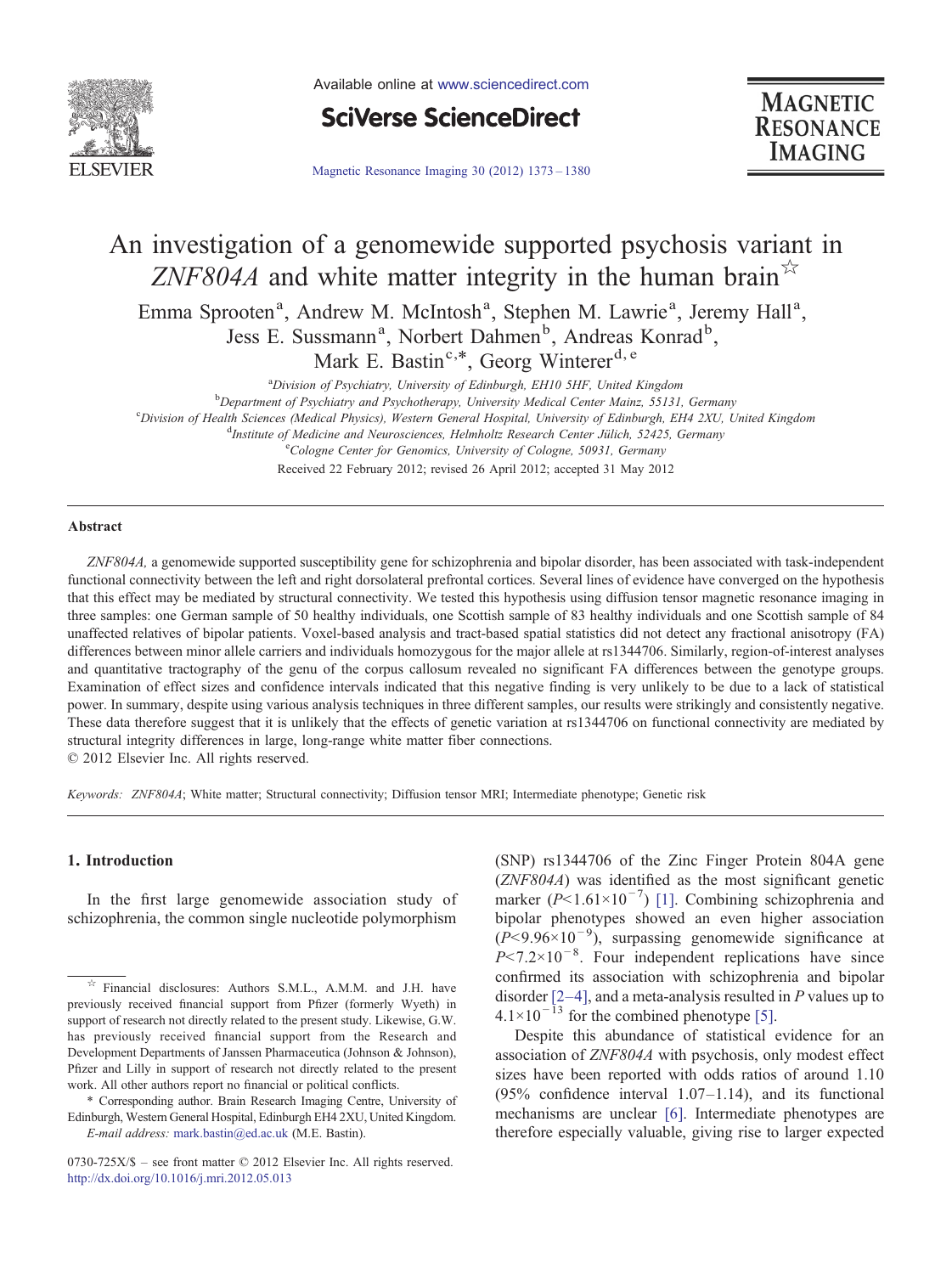effect sizes and requiring smaller sample sizes [\[7\].](#page-7-0) Two important prerequisites for intermediate phenotypes are that they are heritable and expressed in unaffected relatives of the affected patients. Substantial heritability of white matter integrity as measured with diffusion tensor magnetic resonance imaging (DT-MRI), and in particular of fractional anisotropy (FA), has been firmly established, with heritability estimates  $(h^2)$  ranging between 0.4 and 0.8 depending on brain structure, for example, the genu of corpus callosum with  $h^2$  estimated at 0.66 [\[8,9\].](#page-7-0) There is also growing evidence of abnormal white matter integrity in psychosis as measured by DT-MRI [\[10,11\]](#page-7-0) and in association with genetic risk for schizophrenia and bipolar disorder [12–[15\]](#page-7-0). Abnormalities in frontotemporal functional connectivity are also found in siblings of patients with schizophrenia [\[16,17\]](#page-7-0), but the heritability of functional connectivity determined from functional MRI (fMRI) is less well established, with one study estimating  $h^2$  at 0.42 [\[18\]](#page-7-0).

It is known that ZNF804A is highly expressed in the brain and that the presence of A-allele at rs1344704 creates a myelin transcription factor binding site [\[2,19\].](#page-7-0) The most comprehensive data on ZNF804A function come from neuroimaging and neuropsychology, collectively indicating that rs1344706 is associated with brain function. Esslinger et al. [\[20\]](#page-7-0) reported reduced functional connectivity between the left and right dorsolateral prefrontal cortices and increased frontotemporal functional connectivity in carriers of the risk allele (A) during a working memory task, findings that were (partly) replicated in two subsequent studies [\[16,21\]](#page-7-0). Importantly, Esslinger et al. [\[22\]](#page-7-0) later showed that the reduced interhemispheric prefrontal connectivity was also apparent during a facial emotion processing task and during rest, whereas the increased frontotemporal connectivity appeared specific to working memory processes both in the original study and in two replication studies [\[16,21\]](#page-7-0). This task-independent association of ZNF804A genotype on interhemispheric prefrontal functional connectivity prompted the hypothesis that these effects may be mediated by effects on white matter integrity, especially in anterior interhemispheric connections. In contrast, the effects of ZNF804A on frontotemporal connectivity are less likely to be directly mediated by white matter structure since they have only been observed in the context of working memory tasks [\[21,22\]](#page-7-0) and interact with task condition [\[16\]](#page-7-0).

In line with this hypothesis, Lencz et al. [\[23\]](#page-7-0) showed that individuals homozygous for the ZNF804A risk allele (A) have reduced total white matter volumes compared to carriers of the nonrisk allele (C). However, total volumetric measures lack spatial specificity and are particularly susceptible to partial volume effects and segmentation difficulties. DT-MRI is more suited to the study of white matter, and FA is the most commonly used measure of white matter integrity in vivo. Surprisingly, using DT-MRI tractography, Voineskos et al. [\[19\]](#page-7-0) did not detect any effects of ZNF804A on FA in the uncinate fasciculi, arcuate fasciculi, cingulum or corpus callosum of 62 healthy individuals, 39 C-carriers versus 23 A-homozygotes, aged between 18 and 59 years.

Taken together, the myelin transcription factor binding site determined by the A-allele at rs1344706, the taskindependent effects of ZNF804A on functional connectivity, the high heritability of FA and its association with genetic risk all converge in the hypothesis that structural connectivity is a mediator of rs1344706 effects on functional connectivity. This hypothesis is logically appealing and readily testable with FA as an objectively measurable approximation of white matter integrity. In the present study, we investigated possible effects of ZNF804A on FA using whole-brain voxel-based analysis and tract-based spatial statistics (TBSS). Since the only connection affected by ZNF804A independent of task was between the left and right prefrontal cortices [\[22\]](#page-7-0), we further investigated the anterior part of the corpus callosum as a particular region of interest (ROI) using quantitative tractography and atlasbased ROI analyses. Because proving equivalence statistically entails more than the absence of significant difference, any negative findings were corroborated with an extensive examination of statistical power and effect sizes.

#### 2. Materials and methods

DT-MRI and genotype data were analyzed separately in three samples: a German sample consisting of 50 healthy individuals, a Scottish sample of 83 healthy controls and a Scottish sample of 84 unaffected relatives of patients with bipolar disorder.

#### 2.1. Germany

#### 2.1.1. Subjects

Fifty-nine healthy young Caucasian subjects (mean age:  $22.7\pm1.7$  years, range:  $18-26$  years,  $27$  males) were investigated. Participants were only included if there was no evidence for any medical or neurological condition that could interfere with the purpose of the study and if there was no history of any psychiatric Diagnostic and Statistical Manual of Mental Disorders, Fourth Edition (DSM-IV) axis I or axis II disorder including current or recent drug or alcohol abuse as assessed by a structured clinical interview [\[24\].](#page-8-0) A formal medical and neurological examination, including urine toxicology for illegal drug abuse screening, routine blood tests and a clinical electroencephalographic session, was also performed. The subjects did not have a family history of schizophrenia or bipolar disorder, and all were right-handed. IQ was assessed with the HAWIE-R (Hamburg-Wechsler Intelligenztest) Scale [\[25\]](#page-8-0), which is largely equivalent to the full-scale Wechsler Adult Intelligence Scale-R [\[26\].](#page-8-0)

#### 2.1.2. Genotyping

DNA was obtained from venous blood using standard techniques. SNP rs1344706 from the ZNF804A gene was genotyped by the analysis of primer extension products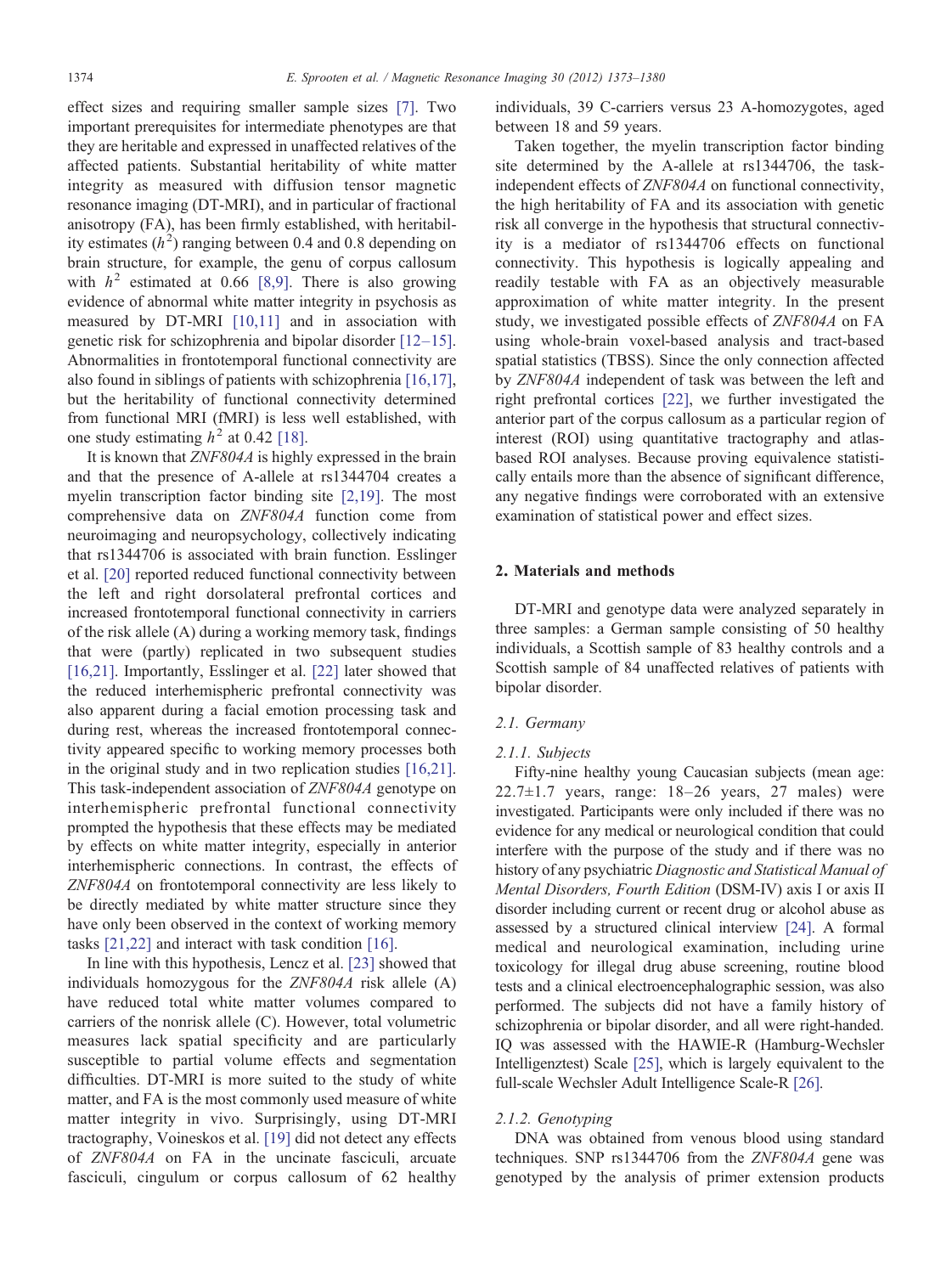generated from amplified genomic DNA using a Sequenom (Sequenom Inc., San Diego, CA, USA) chip-based Matrixassisted laser desorption/ionization Time-of-Flight (MALDI-TOF) mass spectrometry platform. In brief, polymerase chain reaction (PCR) and extension reactions were designed using MassARRAY design software (Sequenom Inc.) and were carried out using 2.5 ng of template DNA. Unincorporated nucleotides in the PCR product were deactivated using shrimp alkaline phosphatase. The primer extension products were then cleaned and spotted onto a SpectroChip with a massARRAY nanodispenser. The chips were scanned using a mass spectrometry workstation (MassARRAY compact analyzer, Sequenom Inc.), and the resulting spectra were analyzed and genotypes determined using the Sequenom SpectroTYPER-RT software with a call rate of 100%.

#### 2.1.3. Structural and DT-MRI data acquisition

MRI scanning was performed using a Siemens Sonata 1.5-T clinical system (Siemens Healthcare, Erlangen, Germany). High-resolution T1-weighted MRI volume scans were acquired using a magnetization prepared rapid gradient echo sequence with 176 contiguous slices of 1-mm thickness, field-of-view 256×256 mm, acquisition matrix 256×256, flip angle 15°, repetition time (TR) 2860 ms and echo time (TE) 3.9 ms. DT-MRI was performed using a singleshot spin-echo echo-planar imaging (EPI) sequence (TR 8000, TE 100 ms) with diffusion encoding gradients applied in six noncollinear directions  $(b=1000 \text{ s/mm}^2)$  and one acquisition without diffusion encoding  $(b=0 \text{ s/mm}^2)$ . A generalized autocalibrating partially parallel acquisition reconstruction algorithm was used. The acquisition matrix was 128×128 with a field of view of 192×192 mm and slice thickness of 2 mm, giving a voxel resolution of  $1.5 \times 1.5 \times 2.0$  mm<sup>3</sup>. Sixty-four axial slices were acquired to cover the whole brain without interslice gap. A total of 10 acquisitions were performed and averaged.

#### 2.1.4. Voxel-based morphometry and diffusion tensor analyses

Voxel-based morphometry (VBM) was carried out with an optimized VBM protocol [\[27\]](#page-8-0) using SPM5 software (Statistical Parametric Mapping, Wellcome Department of Cognitive Neurology, London, UK) implemented in Matlab 7.1 (Mathworks Inc., Sherborn, MA, USA). The highresolution T1-weighted MRI scans were normalized to a standard template and segmented into gray matter, white matter and cerebrospinal fluid. The segmented volumes were then smoothed with a 6-mm isotropic full-width-halfmaximum (FWHM) Gaussian kernel.

FA and mean diffusivity (MD) were calculated for each voxel using the FDT toolbox of the FSL software library (FMRIB, Oxford, UK; [http://www.fmrib.ox.ac.uk/fsl\)](http://www.fmrib.ox.ac.uk/fsl). The images were checked by eye for motion and other scanner artifacts, which led to the exclusion of nine participants. The T2-weighted volumes were then normalized to the Montreal Neurological Institute (MNI) T2-weighted template using SPM2 software implemented in Matlab 6.5. Identical normalization parameters were used for warping of the FA and MD volumes to standard MNI space. The resulting FA and MD volumes were then smoothed with a  $6\times6\times6$ -mm FWHM Gaussian kernel to improve signal-to-noise ratio and normalization.

To compare subjects homozygous for the A-risk allele to C-carriers, voxel-wise  $t$  tests were performed in SPM on the normalized and smoothed T1-weighted, FA and MD volumes. We adopted a statistical threshold of  $P<.05$ , with false detection rate correction (FDR) for multiple comparisons. Moreover, to avoid false-negative findings, a second analysis was performed with an uncorrected threshold  $(P<.001)$ , for which subthreshold cluster sizes were statistically examined using a nonstationary cluster inference toolbox for SPM5 based on random field theory [\[28\]](#page-8-0).

#### 2.2. Scotland

#### 2.2.1. Subjects

Participants were recruited as part of a large family study of bipolar disorder, as described in more detail elsewhere [\[15\]](#page-7-0). Individuals in the "high-risk" group had at least one first-degree or two second-degree relatives with a diagnosis of bipolar I disorder, confirmed using the Structured Clinical Interview for DSM-IV or the Operational Criteria Checklist (OPCRIT) [\[29\]](#page-8-0). Exclusion criteria were any axis 1 psychiatric disorder including substance dependence, major neurological disorders, history of head injury, history of learning disability or any contraindications to MRI examination. IQ was measured using the Wechsler Abbreviated Scale of Intelligence. In total, 115 high-risk subjects and 86 controls provided both DT-MRI data and blood samples for genotyping. Because some high-risk subjects were genetically related, only one of each family was randomly included to avoid statistical dependence in the sample, leaving 89 high-risk and 86 controls.

#### 2.2.2. Genotyping

DNA was isolated from venous blood samples, and genotypes at rs1344706 were determined using TaqMan polymerase chain reaction (PCR, TaqMan, AssayByDesign, Applied Biosystems, Foster City, CA, USA) using validated assays. Call rates were 0.95 for the control group and 0.96 for the high-risk group. The numbers of subjects in each genotype group did not deviate from the Hardy–Weinberg equilibrium for either sample (both  $P > 84$ ).

#### 2.2.3. DT-MRI acquisition and preprocessing

Details about acquisition of DT-MRI data and preprocessing are available elsewhere [\[15\].](#page-7-0) Briefly, MRI data were collected using a GE Signa Horizon HDX 1.5-T clinical scanner (General Electric, Milwaukee, WI, USA). EPI diffusion weighted volumes  $(b=1000 \text{ s/mm}^2)$  were acquired in 64 noncollinear directions along with seven  $T_2$ -weighted scans. Fifty-three 2.5-mm contiguous axial slices were acquired, with field of view 240×240 mm and matrix 96×96, resulting in an isotropic voxel dimension of 2.5 mm. The data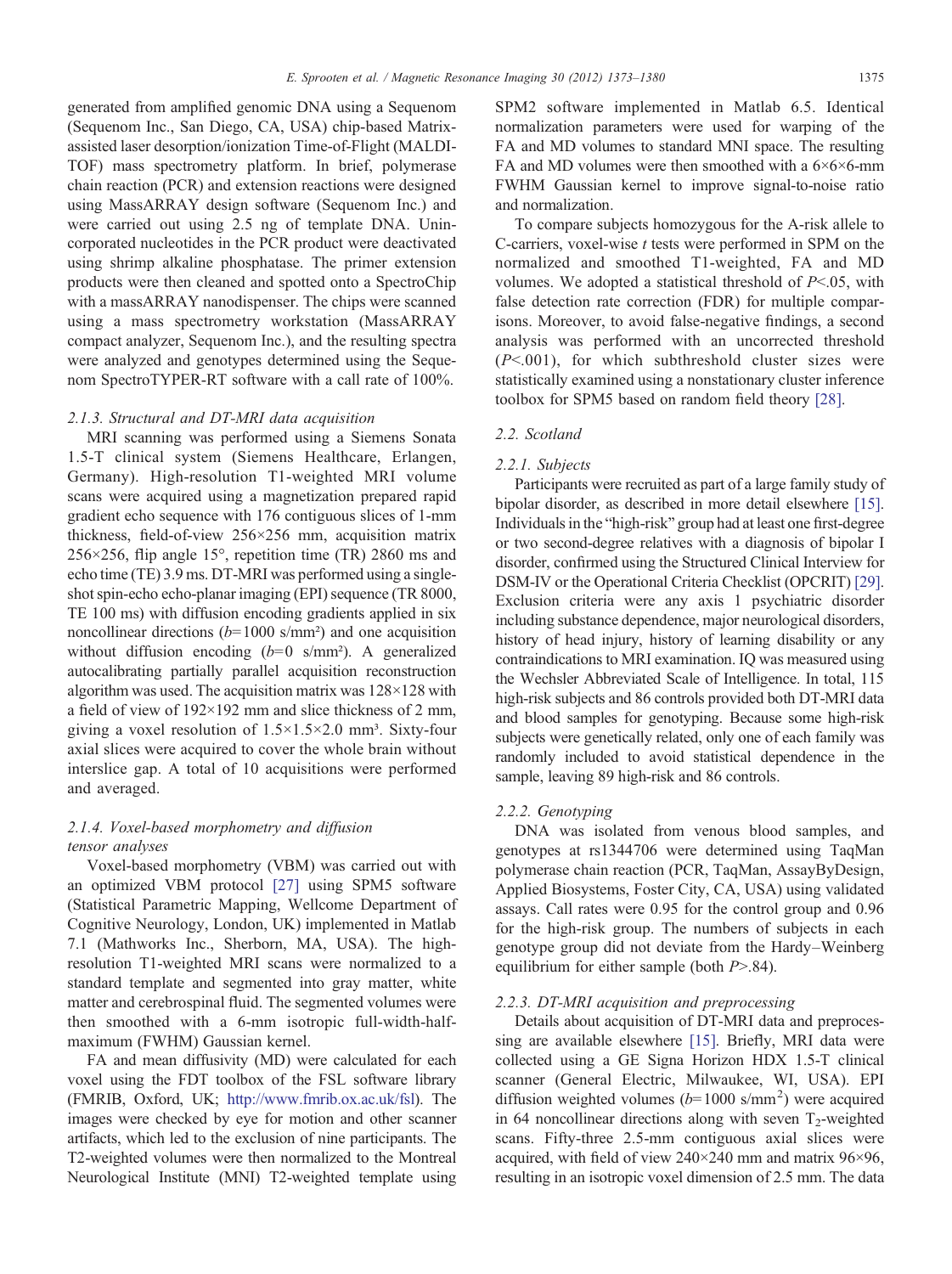were corrected for eddy-current-induced distortions and bulk subject motion, the brain was extracted, and diffusion tensor characteristics including FA were calculated using standard software tools available from FSL. The resulting FA volumes were visually inspected, and three control participants (1CC, 1AA, 1AC) and five high-risk participants (2AA, 3AC) were excluded from further analyses due to motion or other scanner artifacts. The final Scottish sample included 84 high-risk and 83 control participants.

#### 2.2.4. TBSS and voxel-wise statistics

Voxel-based analysis of normalized and smoothed FA volumes is a practical and widely used technique for voxelwise comparisons between subjects, with the advantage that all white matter is analyzed without the need for a priori ROI. However, given that white matter morphology varies between subjects and white mater structure can be very thin or individually shaped in places, voxel-based methods can be sensitive to partial volume and misregistration artifacts. TBSS is a method especially designed to investigate white matter structure and partially alleviates these potential biases [\[30,31\].](#page-8-0) In this method, all subjects' FA volumes are nonlinearly registered to a white matter "skeleton" template, and statistics computed for FA on a voxel-by-voxel basis within this common skeleton. Firstly, a white matter skeleton template is created based on the average FA volumes of the sample. Next, for each subject, the TBSS algorithm searches each voxel on the individual skeleton for the one with the highest FA nearby the skeleton template. This maximum voxel is then projected onto the common skeleton template, thus creating one skeleton for each subject, which is assumed to contain the centers of the white matter tracts that are common to all subjects. Voxel-wise statistics are then performed on these individual skeletons.

TBSS was carried out using standard procedures freely available from FSL [\[31\].](#page-8-0) The alignment of the skeleton template with each subject's FA volume was visually checked, and the template was thresholded at  $FA>0.2$ . (The TBSS skeleton template is shown in Supplementary Figure 1.) FA values within the skeletons were then compared between C-carriers and individuals homozygous for the A-allele in the control and high-risk groups separately using voxel-wise nonparametric  $t$  tests calculated by "randomise" in FSL. Statistics were corrected for multiple comparisons according to family-wise error  $(P<.05)$  using threshold-free cluster enhancement (TFCE) [\[32\]](#page-8-0). Additionally, to look for any clusters on trend level, the raw T-statistic images were thresholded at  $T > 3.41$ , equivalent to  $P < .001$ (df=82). For the control group, an additional analysis was performed with age included as a covariate.

#### 2.2.5. Small volume correction  $(SVC)$  — ROI analysis

Because two previous studies [\[20,22\]](#page-7-0) showed that ZNF804A was related to task-independent functional connectivity between the dorsolateral prefrontal cortices, an SVC was applied to include only voxels within the skeleton and the

body and genu of corpus callosum (Supplementary Figure 2). In the presence of a priori hypotheses, the use of an SVC increases statistical power by restricting the analysis to a specific region, thereby decreasing the penalty of multiple comparison correction over many voxels.

The SVC was created using the John Hopkins University white matter labels atlas in MNI space [\[33\],](#page-8-0) thresholded to include only the genu and body of corpus callosum, smoothed (FWHM 1.1 mm), binarized and multiplied with the skeleton mask to include only voxels that were in both the skeleton and the corpus callosum SVC. Voxel-wise analysis was rerun with this SVC applied as a mask.

In addition, using the SVC as an ROI, the average FA was extracted from this region and compared between genotype groups using independent-sample  $t$  tests. (Of note, by merging the body and genu of corpus callosum, we are compromising the power to detect any very focal signals, which are more likely to be detected in the voxel-wise analysis with SVC, while gaining power to detect more diffuse signals within the corpus callosum.) Because one extreme outlier  $(>3$  interquartile ranges from the median) was observed in the high-risk group, an additional analysis excluding this individual was performed.

#### 2.2.6. Quantitative tractography

ROIs like those described above require normalization, which again makes them susceptible to misregistration and partial volume effects. Tractography refers to the segmentation, or tracing, of major white matter fiber pathways in individual brains based on water diffusion properties. The main advantages of tractography are that it allows tracts to be segmented in native space, can account for interindividual differences in structure to a much higher degree than any voxel-wise method and can be performed completely automatically. Furthermore, some algorithms incorporate the uncertainty in the principal diffusion direction at each voxel and can model multiple fiber directions per voxel [\[34\]](#page-8-0). Such methods generally give a better representation of the underlying anatomy and allow the tract-averaged FA values to be weighted according to the probability that a voxel is connected to the seed [\[35\]](#page-8-0).

To segment the genu of corpus callosum, probabilistic neighborhood tractography (PNT) [\[35\],](#page-8-0) an automatic method which reduces tractography's dependency on seed point location, was applied. First, the seed point of a reference tract derived from a digital human white matter atlas [\[14\]](#page-7-0) was transferred to each subject's native space. Next, the BedpostX/ProbtrackX tractography algorithm [\[34\]](#page-8-0) was run with 5000 streamlines and a two-fiber model, for each voxel within a 7×7×7-voxel neighborhood surrounding the seed point, creating a large number of candidate tracts. The PNT algorithm then automatically selects the tract from amongst this group of candidates that best matches the reference tract with respect to shape and length. The segmentations resulting from PNT were visually checked to confirm that none of the tracts were truncated, excessively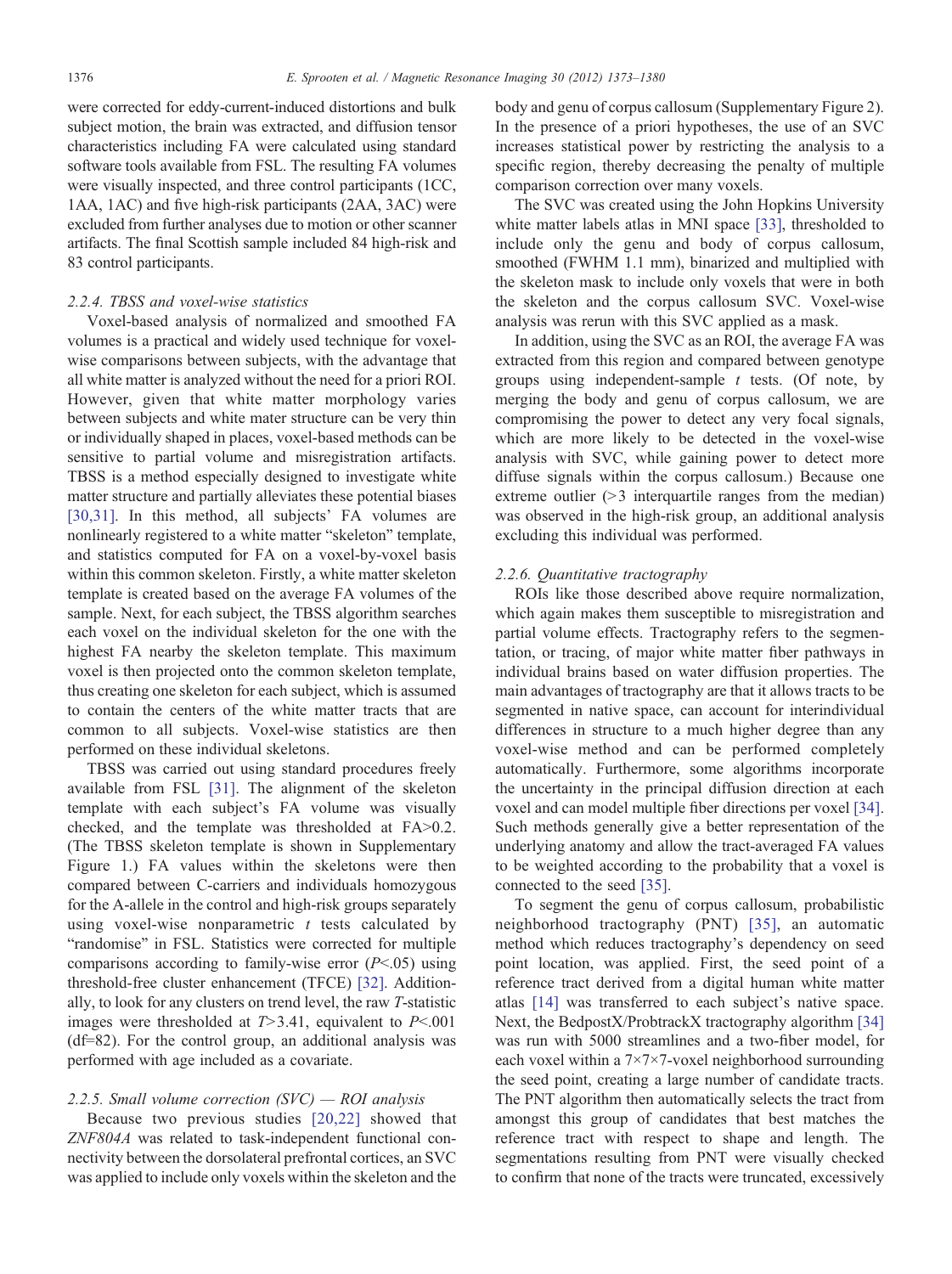<span id="page-5-0"></span>branched or otherwise deviant from expected anatomy. (An example of a genu segmentation is shown in Supplementary Figure 2.) Average FA values within the segmented tract, weighted according to the likelihood the voxel was connected to the seed, were compared between genotype groups using independent-samples  $t$  tests for the control group and high-risk group separately. Again, there was one extreme outlier in the high-risk group who was removed in an additional  $t$  test.

Finally, to verify that any dominant or otherwise nonlinear effects of ZNF804A on FA were not obscured by combining the CC and AC genotype groups, we performed analyses of variance of all three genotype groups on average FA within the genu and the corpus callosum SVC.

#### 2.2.7. Power considerations

Post hoc power calculations are controversial because they are often based on the observed effect size involving circular reasoning and a "power paradox" where higher (less significant)  $P$  values correspond to both lower observed power and more evidence for the null hypothesis [\[36\]](#page-8-0). Therefore, we applied more than one methodological approach to our power calculations, none of which were subjected to the circularity problem common to many post hoc power calculations (see Supplementary Materials).

For the ROI and PNT averages, we examined the following: (1) confidence intervals around the observed group differences in relation to effects typically observed in similar studies, (2) the power of our study to detect such a typical effect size and (3) the sample size that would be required to obtain a significant result given our own observed effect size. In each of these calculations, we avoided using both our observed effect size and sample-size-dependent observed statistics at the same time. Details of these power calculations can be found in the Supplementary Methods.

#### 3. Results

Allele frequencies of rs1344706 in these samples were similar to those reported previously (Table 1) [\[1\].](#page-7-0) There were no significant deviations from Hardy–Weinberg equilibrium. No statistically significant differences (all  $P > .84$ ) between rs1344706 genotype groups were found in age, sex, education and IQ for any of the samples, apart from an age difference in the Scottish control sample (Table 1).

Table 1 Demographic characteristics of the three samples



Fig. 1. ZNF804A effect sizes on FA in the anterior corpus callosum in the Scottish samples. Ninety-five percent confidence intervals around mean genotype group differences in the PNT and ROI analyses in the Scottish samples. HC=healthy control group, HR=high-risk group, ROI=region of interest of genu & body of corpus callosum. Note that typical effect sizes for FA range between 0.05 and 0.10 FA units, which lie comfortably outside the range of the 95% confidence intervals of our comparisons.

In the German sample, voxel-based analysis of FA, MD or regional brain volumetric measures did not result in any significant differences between rs1344706 genotype groups in any brain region either on the voxel level (all  $P_{FDR} > .37$ ) or on the cluster level (all  $P > 0.49$ ; Supplementary Table 1). Similarly, using TBSS, no significant differences in FA were found between the genotype groups in either the control or high-risk samples of the Scottish study (all  $P > 0.38$ ). No significant differences were found in the Scottish control sample after the model was adjusted for the effect of age  $(P>37)$ . Histograms of raw T-statistics within the TBSS skeletons were symmetrically distributed around zero.

The application of an SVC over the body and genu of corpus callosum did not result in any FA differences between ZNF804A genotype groups using voxel-wise statistics with TFCE  $(P>37)$ . Average FA within the corpus callosum ROI also did not differ between genotype groups for the control  $(T=-0.29, P=.78)$  and high-risk  $(T=-0.23, P=.82)$  groups. Correspondingly, no significant genotype effects were found with PNT for genu in the Scottish samples (controls:  $T= 0.58$ ,  $P=.57$ ; high-risk group:  $T= 0.55$ ,  $P=.58$ ). Removal of the extreme outlier in the high-risk group did not change this negative result (tractography:  $T=0.02$ ,  $P=.99$ ; ROI:  $T= 0.20$ ,  $P=.84$ ). As shown in Fig. 1, there were no trends in

| rs1344706   | German sample  |              |     | Scottish control sample |                  |     | Scottish high-risk sample |                  |     |
|-------------|----------------|--------------|-----|-------------------------|------------------|-----|---------------------------|------------------|-----|
|             | AA             | $AC+CC$      |     | AA                      | $AC+CC$          |     | AA                        | $AC+CC$          |     |
| N           | 9              | $24 + 7$     |     |                         | $39+13$          |     |                           | $36 + 11$        |     |
| Age (years) | $23.1 \pm 1.2$ | $22.5 \pm 2$ | .20 | $21.8 \pm 2.3$          | $20.7 \pm 2.4$   | .03 | $21.4 \pm 2.8$            | $21.4 \pm 2.8$   | .94 |
| Sex (M/F)   | 9/10           | 16/15        | .78 | 14/17                   | 23/29            | .93 | 17/20                     | 22/25            | .94 |
| IO          | $117.9 \pm 8$  | 117.3±12.5   | .91 | $111.7 \pm 11.9$        | $112.2 \pm 13.1$ | .84 | $108.0 \pm 13.9$          | $104.6 \pm 14.4$ | .28 |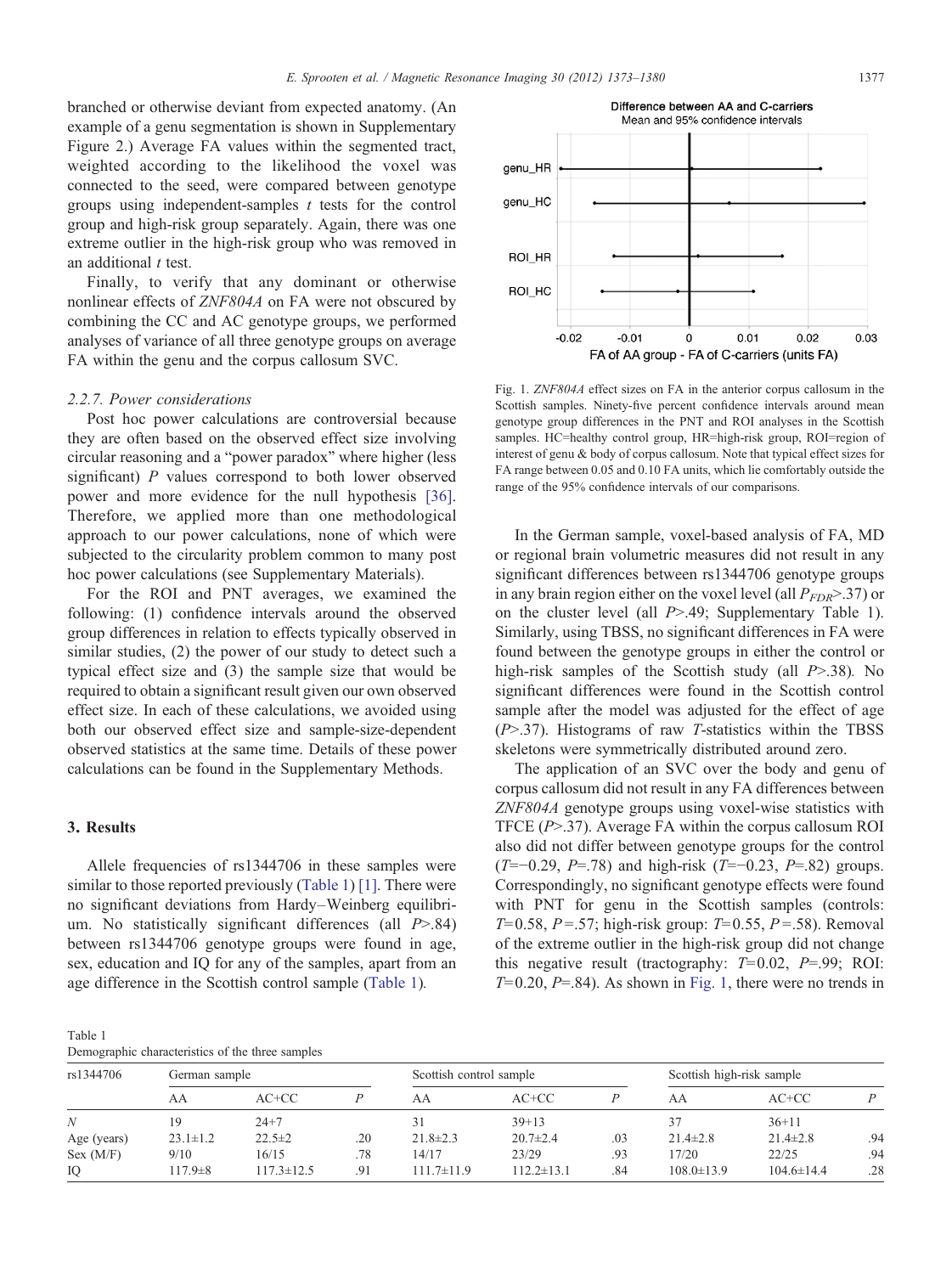either direction for any of the comparisons. Finally, analyses of variance comparing all three genotype groups with respect to average FA within the genu and body of corpus callosum ROI were all nonsignificant, with or without outlier (all  $F< 0.75$ , all P>.49), indicating that there were no nonlinear or dominant effects of the risk allele that may have been obscured by combining the CC and AC groups.

In summary, whole-brain, TBSS, ROI and PNT results were consistently negative. This finding is unlikely to be due to a lack of statistical power since, based on observed effect sizes and the most optimistic of power calculations, a sample size of more than 7000 people would be needed to produce a significant positive finding. Furthermore, other genes previously associated with FA typically showed group differences between 0.05 and 0.10 FA units, which are far outside the 95% confidence intervals based on our results ([Fig. 1](#page-5-0)); this study had 83% power to detect an FA difference as small as 0.02 (see Supplementary Methods for full details).

#### 4. Discussion

To date, the rs1344706 locus in ZNF804A is statistically the best supported SNP in association with schizophrenia and the wider psychosis phenotype  $[1-5]$  $[1-5]$ , but the mechanisms by which it may affect susceptibility to psychosis are poorly understood. Associations of ZNF804A with cognitive and imaging phenotypes [\[19,20,22,23,37](#page-7-0)–39] indicate that the gene modulates brain function and is involved in higher cognitive processes.

Here, we present a thorough investigation of the relationship between genotype at rs1344706 of the ZNF804A gene and white matter integrity of the brain. Our study was motivated by a strong a priori hypothesis based on previous associations of this SNP with task-independent functional connectivity [\[20,22\]](#page-7-0), the recent knowledge that the risk genotype at this SNP is responsible for creating a myelin transcription factor binding site [\[2,19\]](#page-7-0) and FA as an established intermediate phenotype [\[17\].](#page-7-0) Despite the use of various analyses methods and efforts to increase statistical power in three adequately sized samples, results were remarkably and consistently negative. No trends were observed, with group means differing randomly in either direction and histograms of T-statistics normally distributed around zero. Quantitative power calculations all suggested that if there were any true effects, they must be far smaller than what is typical for imaging genetics studies to have remained undetected in the present study. Moreover, such a small effect would only be able to explain a small portion of the strong associations  $(z>3.5)$  between ZNF804A and prefrontal functional coupling previously reported [\[16,20](#page-7-0)– [22\]](#page-7-0) and thus would have limited mediating power.

There are several possible explanations for the apparent discrepancy between the effects of ZNF804A on taskindependent functional connectivity [\[20,22\]](#page-7-0) and its lack of effect on structural connectivity. With regard to methodology, possible explanations are population heterogeneity, lack of statistical power in the current study and limitations of both DT-MRI- and fMRI-based functional connectivity methods. In general, the interpretation of functional connectivity derived from fMRI is complicated by factors such as task-dependent effects, the possibility of activation in a third area modulating the correlation between two areas of interest, as well as the inherent limitations of fMRI including regional differences in blood-oxygen-level dependence response, and limited temporal and spatial resolution. Hence, the relationship of functional connectivity to structural connectivity is not entirely clear. On the other hand, DT-MRI is also limited by spatial resolution and tensor modeling, and voxel-wise FA analysis is obscured by coregistration errors, partial volume effects and the arbitrary choice of smoothing kernels [\[40\].](#page-8-0) TBSS is less susceptible to these nuisance effects, but is limited by nonstationarity (of variance) across the skeleton [\[41\].](#page-8-0) However, as we showed consistent results across both of these methods, as well as in the ROI and PNT analyses, the limitations of specific DT-MRI processing pipelines are unlikely to have affected all of our results simultaneously. A more important limitation of DT-MRI here is that the scale at which FA is measured means it would fail to detect small-scale differences in structural integrity, especially when at the synapse or near the gray matter, away from large fiber bundles. It is also possible that the reported effects of ZNF804A were sample specific since most previous observations of ZNF804A effects on cognitive and imaging phenotypes were derived from the same or largely overlapping samples [\[20,22,37\]](#page-7-0), and recent replication efforts have not been entirely consistent, with one replication [\[16\]](#page-7-0) which did not survive multiple testing corrections and another study replicating the frontotemporal connectivity results but not the interhemispheric prefrontal disconnectivity [\[21\].](#page-7-0)

Perhaps the most likely explanation is that ZNF804A has an effect on functional connectivity but not on white matter structure, for example, by interacting with neurotransmitter synthesis or release, with receptor affinity or density, or because of common thalamic input. Gray matter integrity is also a possible mediator, for example, through local dendrite density or growth or, as suggested in Ref. [\[19\]](#page-7-0), oligodendrocytes within the cortical neuropil. The latter is compatible with the A-allele in rs1344706 creating a myelin transcription factor binding site [\[2,19\]](#page-7-0) and with the association with regional variation in cortical thickness. In vitro and animal research into the molecular and cellular functions of ZNF804A should investigate the plausibility of such mechanisms.

#### 5. Conclusion

We were unable to detect any effects of ZNF804A genotype on white matter integrity in any of our three samples using four different DT-MRI analysis methods. This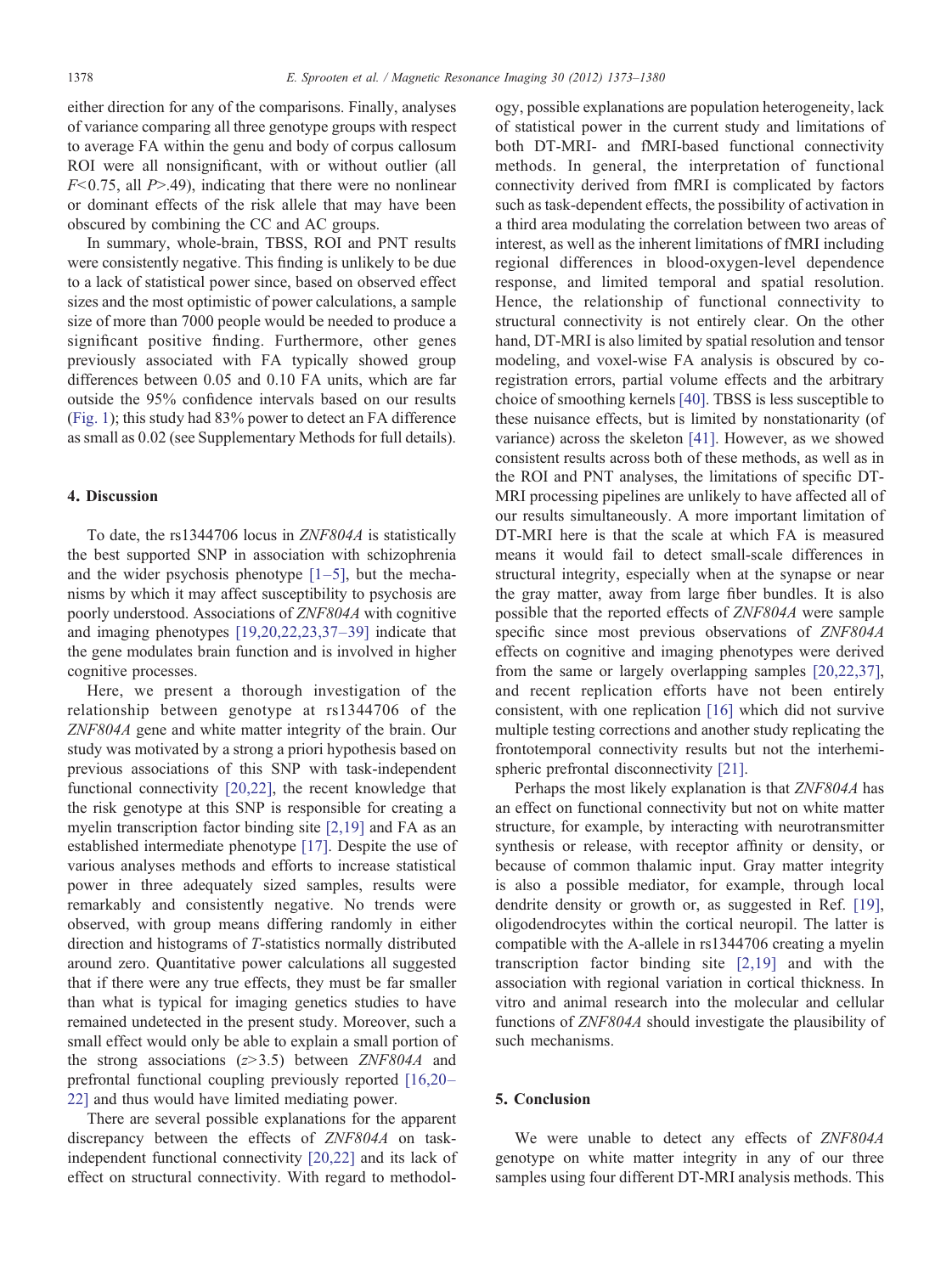<span id="page-7-0"></span>is the second [19] thorough investigation, using state-of-theart imaging methods and adequate sample sizes, reporting no association of ZNF804A with FA in healthy individuals. These data therefore suggest that task-independent effects of ZNF804A on interhemispheric prefrontal functional connectivity are unlikely to be mediated by structural integrity differences in the corpus callosum.

#### Acknowledgments

We would like to thank all the participants and their families for taking part in the studies and the many clinicians who referred patients to the studies. For the Scottish study, MRI was carried out at the Brain Research Imaging Centre ([http://www.sbirc.ed.ac.uk\)](http://www.sbirc.ed.ac.uk), Division of Clinical Neurosciences, University of Edinburgh, a core area of the Wellcome Trust Clinical Research Facility (<http://www.wtcrf.ed.ac.uk>) and part of the SINAPSE collaboration [\(http://www.sinapse.](http://www.sinapse.as.uk) [as.uk\)](http://www.sinapse.as.uk). For the Scottish study, the preprocessing was performed in a parallel environment provided by the Edinburgh Compute and Data Facility. The Division of Psychiatry of the University of Edinburgh acknowledges the financial support of National Health Service Research Scotland, through the Scottish Mental Health Research Network. For the German study, MRI and preprocessing were carried out at the Institute of Neuroradiology, University Medical Center of the Johannes Gutenberg-University Mainz (<http://www.unimedizin-mainz.de>). Support for the German study was provided by an inhouse research grant.

The author A.M.M. is currently supported by the Health Foundation through a clinical scientist fellowship and by the National Alliance for Research on Schizophrenia and Depression through an Independent Investigator Award. The author J.H. is currently supported by a Scottish Senior Clinical Fellowship, J.E.S. is supported by a Clinical Research Fellowship from the Wellcome Trust, and E.S. is supported by the Clinical Centre for Brain Sciences, Edinburgh.

#### Appendix A. Supplementary data

Supplementary data to this article can be found online at http://dx.doi.org/10.1016/j.mri.2012.05.013.

#### References

- [1] O'Donovan MC, Craddock N, Norton N, Williams H, Peirce T, Moskvina V, et al. Identification of loci associated with schizophrenia by genome-wide association and follow-up. Nat Genet 2008;40:1053–5.
- [2] Riley B, Thiselton D, Maher BS, Bigdeli T, Wormley B, McMichael GO, et al. Replication of association between schizophrenia and ZNF804A in the Irish Case–control Study of Schizophrenia sample. Mol Psychiatry 2010;15:29–37.
- [3] Steinberg S, Mors O, Børglum AD, Gustafsson O, Werge T, Mortensen PB, et al. Expanding the range of ZNF804A variants conferring risk of psychosis. Mol Psychiatry 2011;16:59–66.
- [4] Zhang R, Lu SM, Qiu C, Liu XG, Gao CG, Guo TW, et al. Populationbased and family-based association studies of ZNF804A locus and schizophrenia. Mol Psychiatry 2011;16:360–1.
- [5] Williams HJ, Norton N, Dwyer S, Moskvina V, Nikolov I, Carroll L, et al. Fine mapping of ZNF804A and genome-wide significant evidence for its involvement in schizophrenia and bipolar disorder. Mol Psychiatry 2011;16:429–41.
- [6] Donohoe G, Morris DW, Corvin A. The psychosis susceptibility gene ZNF804A: associations, functions, and phenotypes. Schizophr Bull 2010;36:904–9.
- [7] Glahn DC, Thompson PM, Blangero J. Neuroimaging endophenotypes: strategies for finding genes influencing brain structure and function. Hum Brain Mapp 2007;28:488–501.
- [8] Chiang MC, McMahon KL, de Zubicaray GI, Martin NG, Hickie I, Toga AW, et al. Genetics of white matter development: a DTI study of 705 twins and their siblings aged 12 to 29. Neuroimage 2011;54: 2308–17.
- [9] Kochunov P, Glahn DC, Lancaster JL, Winkler AM, Smith S, Thompson PM, et al. Genetics of microstructure of cerebral white matter using diffusion tensor imaging. Neuroimage 2010;53:1109–16.
- [10] Ellison-Wright I, Bullmore E. Meta-analysis of diffusion tensor imaging studies in schizophrenia. Schizophr Res 2009;108:3–10.
- [11] Mahon K, Burdick KE, Szeszko PR. A role for white matter in the pathophysiology of bipolar disorder. Neurosci Biobehav Rev 2010;34: 533–54.
- [12] Chaddock CA, Barker G, Marshall N, Schulze K, Hall MH, Fern A, et al. White matter microstructural impairments and genetic liability to familial bipolar I disorder. Br J Psychiatry 2009;194:527–34.
- [13] Hoptman MJ, Nierenberg J, Bertisch HC, Catalano D, Ardekani BA, Branch CA, et al. A DTI study of white matter microstructure in individuals at high genetic risk for schizophrenia. Schizophr Res 2008; 106:115–24.
- [14] Muñoz-Maniega S, Bastin ME, McIntosh AM, Lawrie SM, Clayden JD. Atlas-based reference tracts improve automatic white matter segmentation with neighbourhood tractography. Proceedings of the ISMRM 16th Scientific Meeting and Exhibition Berkeley, CA: ISMRM; 2008. p. 3318.
- [15] Sprooten E, Sussmann JE, Clugston A, Peel A, McKirdy J, et al. White matter integrity in individuals at high genetic risk of bipolar disorder. Biol Psychiatry 2011;70:350–6.
- [16] Rasetti R, Sambataro F, Callicott JH, Mattay VS, Weinberger DR. Altered cortical network dynamics: a potential intermediate phenotype for schizophrenia and association with ZNF804A. Arch Gen Psychiatry 2011;68:1207–17.
- [17] Winterer G, Coppola R, Egan MF, Goldberg TE, Weinberger DR. Functional and effective frontotemporal connectivity and genetic risk for schizophrenia. Biol Psychiatry 2003;54:1181–92.
- [18] Glahn DC, Winkler AM, Kochunov P, Almasy L, Duggirala R, Carless MA, et al. Genetic control over the resting brain. Proc Natl Acad Sci U S A 2010;107:1223–8.
- [19] Voineskos AN, Lerch JP, Felsky D, Tiwari A, Rajji TK, Miranda D, et al. The ZNF804A gene: characterization of a novel neural risk mechanism for the major psychoses. Neuropsychopharmacology 2011; 36:1871–8.
- [20] Esslinger C, Walter H, Kirsch P, Erk S, Schnell K, Arnold C, et al. Neural mechanisms of a genome-wide supported psychosis variant. Science 2009;324:605.
- [21] Paulus FM, Krach S, Bedenbender J, Pyka M, Sommer J, Krug A. et al. Partial support for ZNF804A genotype-dependent alterations in prefrontal connectivity. Hum Brain Mapp 2011; E-pub ahead of print.
- [22] Esslinger C, Kirsch P, Haddad L, Mier D, Sauer C, Erk S, et al. Cognitive state and connectivity effects of the genome-wide significant psychosis variant in ZNF804A. Neuroimage 2011;54:2514–23.
- [23] Lencz T, Szeszko PR, DeRosse P, Burdick KE, Bromet EJ, Bilder RM, et al. A schizophrenia risk gene, ZNF804A, influences neuroanatomical and neurocognitive phenotypes. Neuropsychopharmacology 2010; 35:2284–91.